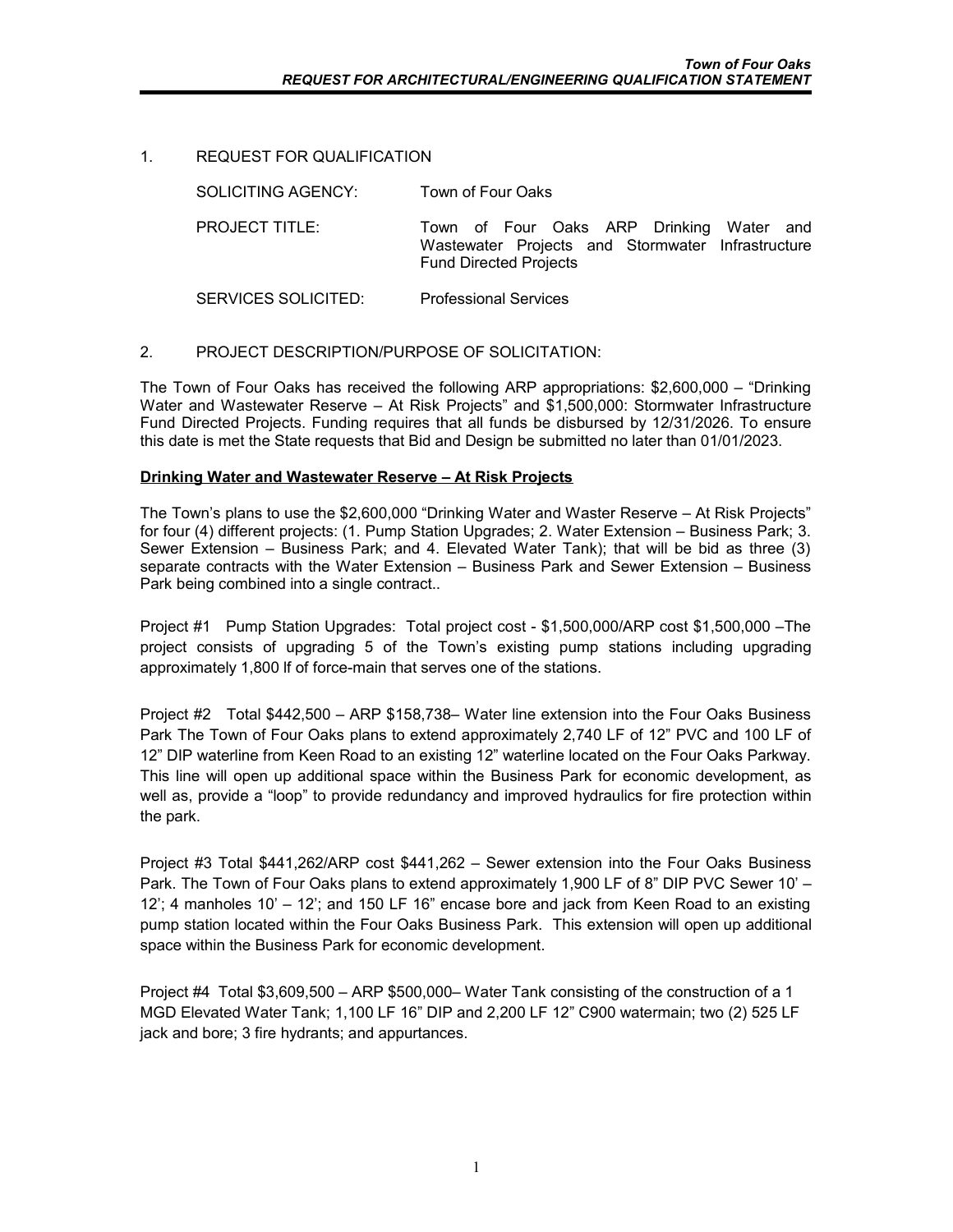## **Stormwater Infrastructure Fund Directed Projects**

The Town plans to use the \$1,500,000 "Stormwater Infrastructure Fund Directed Projects" appropriation to upgrade approximately 4,950 LF of stormwater lines in the following areas in Town due to inefficient capacity and deterioration of existing lines in efforts to eliminate stormwater flooding around Town: Baker Street from Stanley Street to US 301 – 1,750 LF; Keen

Road, Grady Street, & US 301 to Baker Street - 1,200 LF; Old School Road to Massengill Street – 500 LF; and South Baker Street & Keen Rd – fix any additional issues to eliminate the bottleneck flooding issues – 1,500 LF. Project components consist of: pipe repair that includes inplace pipe lining and replacement, as well as, culvert repair and replacement

The Town of Four Oaks is seeking qualification statements from interested firms to provide professional services that include design, permitting, surveying, soils, bidding, contract award, construction observation/administration services. It is the intent of the Town to obtain qualification statements for comparison by soliciting proposals from an adequate number of sources to permit reasonable competition consistent with the nature and requirements of the project.

The qualifications of firms submitting proposals will be evaluated as provided for in the" Administrative Requirements for Grants and Cooperative Agreements to State, Local and Federally Recognized Indian Tribal Governments (24 CFR 85). The Town of Four Oaks reserves the right to make such investigations to determine the qualifications and ability of each offeror to perform the work in a satisfactory manner within the specified time frame. THE TOWN BASED ON ITS EVALUATIONS RESERVES THE RIGHT TO ENTER INTO A SINGLE OR MULTIPLE CONTRACTS TO ENSURE INDIVIDUAL PROJECTS MEET ARP SCHEDULING REQUIREMENTS.

# 3. MINIMUM QUALIFICATIONS

A responding firm must meet the following requirements at a minimum to submit a proposal:

- Have previous experience with providing planning, design, permitting, bidding, construction observation and administration services for the construction of public sewer, water, and stormwater infrastructure projects.
- Must be licensed to practice in the State of North Carolina and currently maintain and continue to maintain an office in the State;
- Must have an architect and engineer on staff with the appropriate North Carolina professional; and
- Must provide a "Certificate of Insurance for professional liability and Workmen's Compensation" with the Qualification Statement.

Determination of the qualifications and ability of offers shall be made, among other factors, on the following:

- Completeness of the proposal.
- Content of the proposal.
- Past performance of the firm or individual on similar projects.
- Qualifications of persons to perform the work INCLUDING capacity**/staffing to meet project schedule.**
- Minority, Small Business, Local Business, Section 3 Business Status.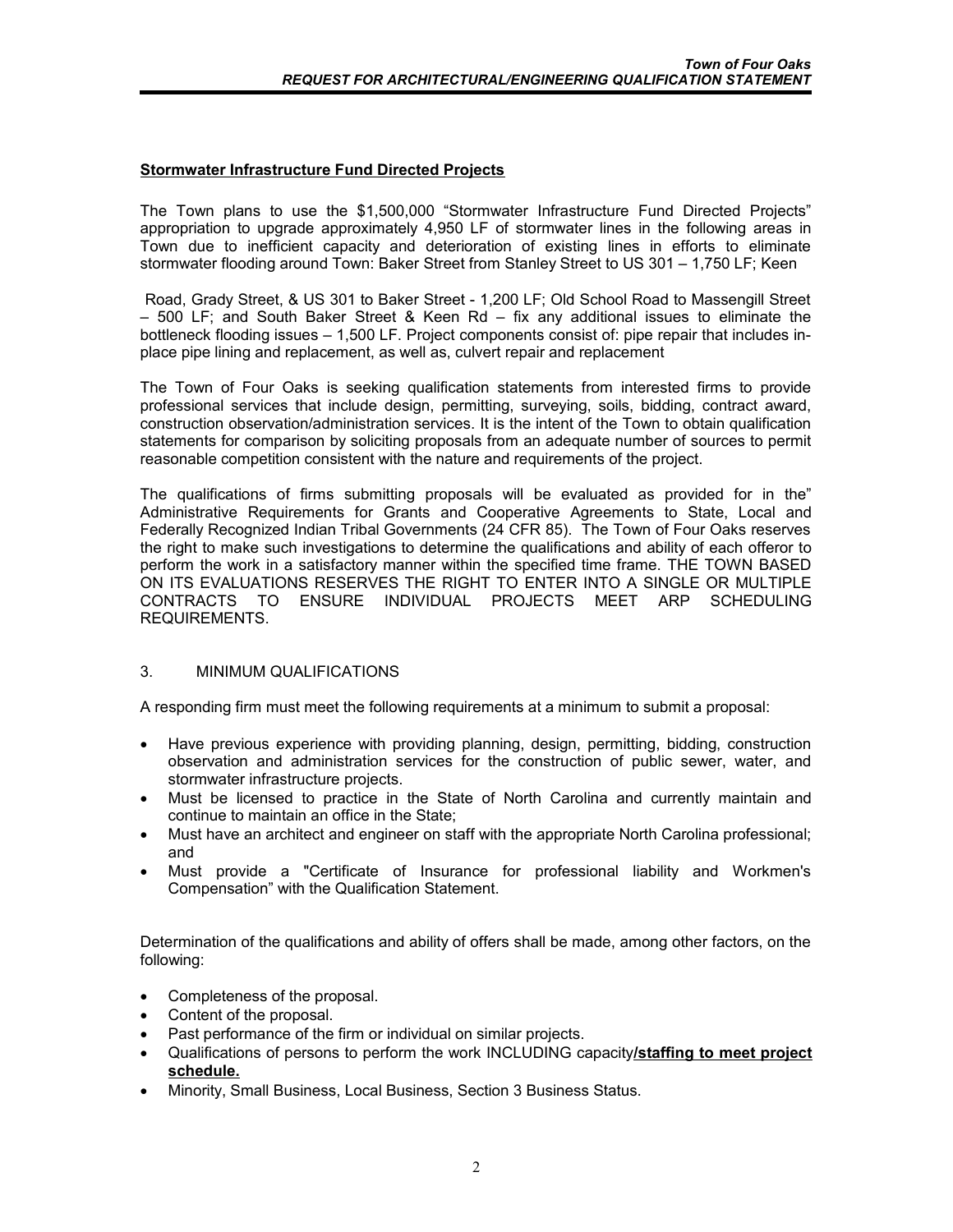# 4. RECEIPT OF QUALIFICATION STATEMENT:

The Town of Four Oaks will receive proposals from qualified professional firms registered and licensed in the State of North Carolina to perform the tasks as outlined in the Scope of Work set forth in Section 5. Each firm submitting a proposal shall be responsible for the examination of this Request for Qualification and shall become familiar with all requirements thereof, including site visitations if necessary to become thoroughly and fully acquainted with the factors affecting the work.

Proposals responding to this request are to contain the following information:

- A resume of the firm.
- Identification and brief qualifications statement on key personnel to be assigned to the project **AND staffing resources to meet the project schedule**.
- A list of experience with; design; construction observation and construction administration of similar projects with references.
- A "Certificate of Insurance for professional liability and Workmen's Compensation".

All proposals that are incomplete, unconditional, obscure, altered, contain additions or materials not requested, or which have any irregularities of any kind may be rejected since it is the intent of the Owner that all proposals be comparable for purposes of evaluation.

Five sets of a Qualification statement should be submitted no later than **4:00 p.m., Monday, June 27, 2022** to attention: Vic Medlin, Mayor, PO Box 610, Four Oaks, NC, 27524, or delivered to the same at 304 N. Main Street, Four Oaks, NC, 27524. Each envelope should be clearly marked on the outside "Town of Four Oaks Professional A/E Services – APR Projects" with the name of the A/E firm. Qualification statements not received by this time and date shall not be considered.

It is the Town's intent to award/execute the contract on or before July 11, 2022.

Each offeror shall agree to comply with all applicable state, federal and municipal laws, rules, regulations and ordinances governing this project, and any other requirements that may be dictated by state or federal agency participating in project funding. The A/E contract will include applicable CDBG contract requirements.

The Town of Four Oaks reserves the right to reject any or all proposals and to negotiate price and service with any offeror it may choose.

# 5. PROPOSAL EVALUATION CRITERIA:

Proposals for A/E professional services will be evaluated by the Mayor and at least one Town Commissioner member. Proposals will be considered on an equal competitive basis. The following criteria will be used in the evaluation process:

| 1. General Qualifications, Competence and Reputation of Firm |  |
|--------------------------------------------------------------|--|
| 2. Prior CDBG Grant Experience of Firm                       |  |
|                                                              |  |
| 3. Qualifications of Actively Involved Staff                 |  |
|                                                              |  |
|                                                              |  |
|                                                              |  |